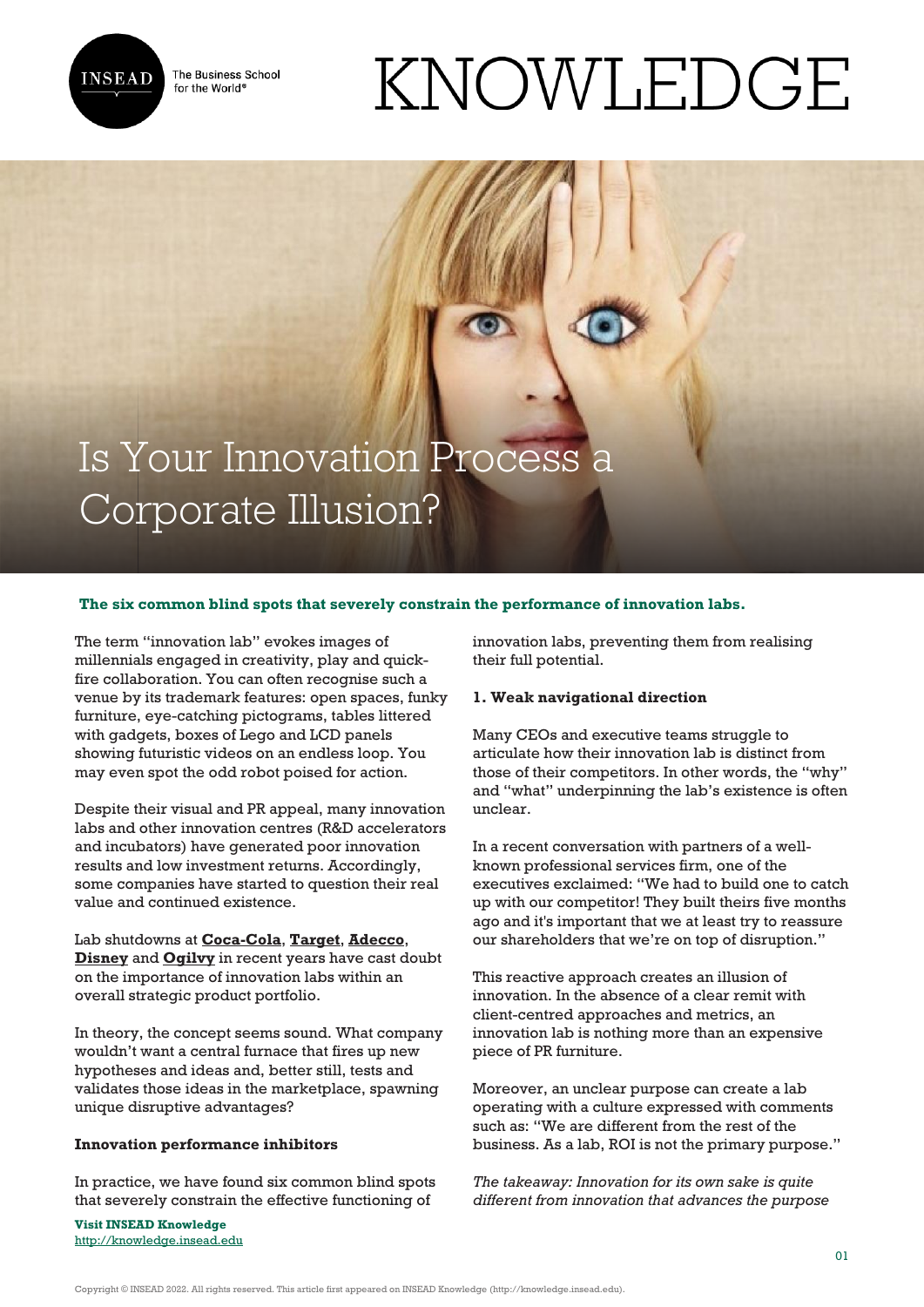#### **2. A focus on tweaks and enhancements**

Cuvva is a UK-based **[disruptor in the insurance](https://knowledge.insead.edu/blog/insead-blog/disrupting-the-car-insurance-industry-8126) [sector](https://knowledge.insead.edu/blog/insead-blog/disrupting-the-car-insurance-industry-8126)**. It was launched in October 2015 with an appbased product that allows people to purchase fast, easy, affordable coverage on a pay-as-you-go basis.

Its integrated set of processes enables mobile phone users to snap images of the vehicle they would like to insure and obtain almost instantaneous coverage. In a sector known for its conservatism, Cuvva's approach is an example of both business model and product transformation.

This contrasts dramatically with the outputs of many innovation labs, which often produce product tweaks and enhancements rather than creating radical new forms of value. These results are more likely when the company's core business units are more open to product tweaks than disruptive transformations.

*The takeaway: Sparking the right dynamics between the innovation lab and the core business – as well as managing the expectations of both parties – is critical to creating new value.* 

### **3. Lack of credibility with the corporate core**

In their efforts to promote a culture of creativity, companies may establish unintended physical and psychological distances between their main business operations and the innovation lab's activities.

Setting up the lab as a free-thinking island, or tasking it with forwarding critical initiatives, is a key strategic decision. Without a clear pathway for connecting to the core business units, the innovation lab can find itself generating orphan products that fall into no man's land. Even worse, the lab becomes nothing more than an expensive showcase, running public tours and hosting product demo kiosks.

*The takeaway: An innovation lab needs solid executive sponsorship and advocates from mid-level management to effectively integrate solutions into the existing organisation.*

### **4. Mismanagement of the fear associated with disruption**

The fixation of many labs on disruption can easily generate negative perceptions within the parent organisation. In many industries, the word disruption rapidly triggers our internal panic button.

For many, disruption means cost reduction, job losses, personal redundancy, loss of status, loss of

**Visit INSEAD Knowledge** <http://knowledge.insead.edu> primary income and desperate futures. This can be true even at the board level. Both C-suite executives and the innovation lab must properly frame disruption, taking into account the concerns, perceptions and sensitivities of those involved.

An early focus on inclusion, interconnectedness and enhanced coordination is critical. Its importance increases when promising ideas from the innovation lab compete directly for funds with the existing business.

*The takeaway: If the business views innovations as both strategically and financially supporting its agenda, the "invest for now" vs. "invest for the future" paradox is more likely to be resolved in favour of a partially-tested idea from the lab.*

### **5. Failure to reconcile mindset differences**

Corporate executives and entrepreneurs have radically different orientations. While the former are taught and trained to identify and manage risks, the latter thrive on limitless thinking and the excitement of a high-reward, high-risk paradigm. In other words, the two groups perceive, think, act and speak differently. Executives' and entrepreneurs' words and actions can soon become "lost in translation".

Take Coca-Cola Founders programme, an attempt to build a disruption platform. Experienced entrepreneurs were to benefit from Coca-Cola's funding, reach, relationships and global resources. In turn, the firm was to gain value from promising innovations that it could rapidly incubate and scale. The company closed the programme only three years after its high-profile launch.

Central to this decision was the difficulty Coca-Cola encountered in bridging the gap between the energy and enthusiasm of entrepreneurs and the solid business expectations of the core enterprise and its shareholders.

*The takeaway: Effective collaboration with external partners requires clarity regarding the nature and objectives of the relationship, as well as a deep understanding of one another's business cases and success parameters.*

#### **6. Sheer impatience**

For many, Netflix is the ultimate example of an entrepreneurial underdog that came out on top. The story of its ousting of the incumbent – video-rental giant Blockbuster – has been retold many times.

Whilst Netflix's success represents an incredible achievement, the decade or so it took for the startup to turn the tables on Blockbuster seems like an

Copyright © INSEAD 2022. All rights reserved. This article first appeared on INSEAD Knowledge (http://knowledge.insead.edu).